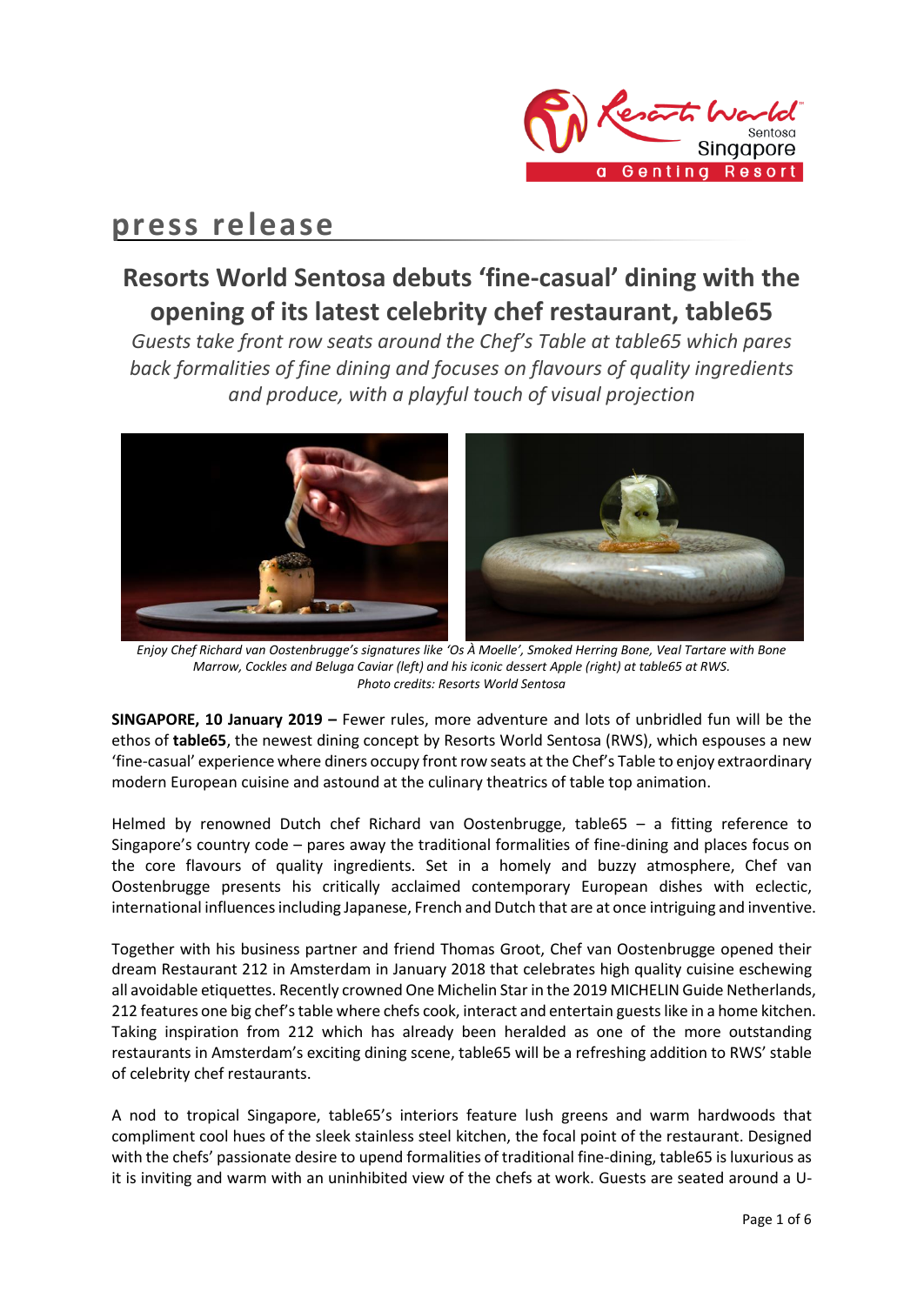shaped Chef's Table wrapping the perimeter of the workspace that allows them to get close to the action in the kitchen. With a talented culinary team specially handpicked by Chef van Oostenbrugge and brought over from 212, the same exacting standards and original techniques are delivered at table65. Chefs will cook, plate, serve and explain each course, complete with visual tableside action and finishing touches to the dish such as layering of caviar and artichoke smashing.

Chef van Oostenbrugge says, "When you want to make guests happy, you should really try to trigger all the senses and give them a totally different experience. What I hope to convey at table65 is that excellent food and good wine can be enjoyed in a relaxed atmosphere where there can be spontaneous and free flowing conversations between chefs and diners. In the next few months, guests can also expect collaborative menus with exciting guest chefs. I am very excited to debut table65 at RWS and I am confident it will create a new wave of culinary experience in Singapore."

Guests help themselves to a convenient toolbox drawer built into the table to retrieve essential cutlery while sommeliers are on hand to recommend wine pairings. The dinner-service only restaurant offers 32 seats around the Chef's Table and for those who prefer more personalised and intimate service – a private dining room for 12.

Showcasing modern European creations, table65 presents a menu of expertly-prepared dishes showing off robust and punchy flavours that truly represents Chef van Oostenbrugge's culinary imagination and ingenuity. Menus are refreshed regularly throughout the year and guests have a choice of **8-Course Experiential Menu** (S\$218++), **5-Course Discovery Menu** (S\$148++) or pick their favourites from the *A La Carte* **Menu**. The dining experience is further elevated by video mapping technology with whimsical visual projections on dining plates for that added multi-sensory touch.

Signatures that highlight Chef van Oostenbrugge's brilliant expertise in marrying traditional European flavours with influences and flavours from around the world include *Cold Smoked Horse Mackerel and Passion Fruit Ceviche, Coconut and Combava, Dill and Calamansi Emulsion*, a standout appetiser – part of a trio of amuse bouche of fish done three ways – where tropical coconut and kaffir lime cross paths with the fresh grassy Nordic scent of dill and tart notes of passion fruit.

A top signature of chef is the indulgent starter of *'Os À Moelle', Smoked Herring Bone, Veal Tartare with Bone Marrow, Cockles and Beluga Caviar* which conceals luxurious veal tartare in a faux bone marrow-like jelly actually made from concentrated stock of smoked herring bone, drenched in a flavourful reduction of clam juices, tossed with crunchy croutons and richly topped with Beluga caviar from Iran.

Served with a smashing table side action is the seafood appetizer of *Jerusalem Artichoke with Marinated Hokkaido Scallop, Grilled Leek Vinaigrette and Belper Knolle where crisp browned skins* of artichoke yields fresh Hokkaido scallop tartare on a bed of delicious artichoke puree with generous shavings of Belper Knolle, a type of hard Swiss cheese. *Turbot with Choucroute, Smoked Eel and Black Truffle, Smokey Oxidised Wine and Eel Broth* arrives with freshly poached flatfish in an umami-laden broth of smoked eel, chicken thigh and oxidised wine rendered at 95-degrees Celsius and served with seasonal sauerkraut and a blanket of cold Kohlrabi, a type of German turnip*.*

Chef van Oostenbrugge's commitment to using fresh farm produce and local ingredients from Singapore suppliers is evident in *Binchotan Roasted Duck A L'Orange with Cumin and Tomatillo Mole*, *Salad of Potatoes and Turnip*, his interpretation of the classic French duck dish of barbeque duck breast sourced locally from Toh Thye San Farm glazed in burnt orange and accompanied with a traditional Mexican cumin mole sauce, and sauce royale reduced from different parts of the bird, finished off with a side of Dutch potatoes filled with parmesan cheese.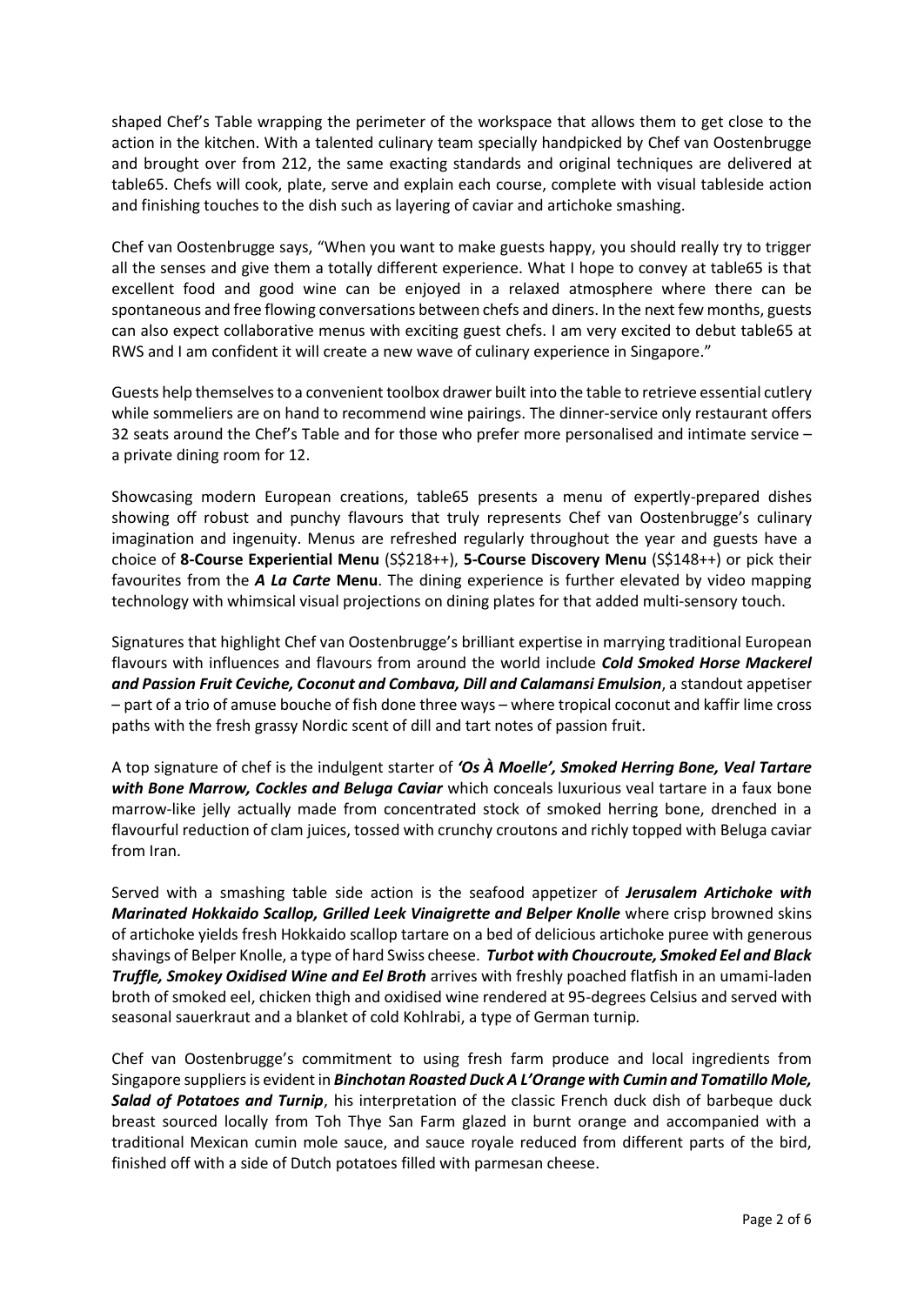More surprises unfold in *'Ravioli' of Belon Oyster with Briny Veal Shank and Shellfish Velouté, Hazelnut and BBQ Salted Lemon,* where guests get a taste of chef's more eclectic leaning in teasing the palate. Dining at table65 is complemented with a cellar of old world vintages and includes the famed First Growth Bordeaux wines.

With rising interests in vegetable-centric dining, Chef van Oostenbrugge will also present a 5 and 8 course vegetarian menu with a focus on fresh greens, fruit, tubers and grains presented in a myriad of interesting and nutritious ways. Guests can expect to be surprised by dishes such as *Salt-Baked Crapaudine Beetroot with Raspberry and Moutarde De Meaux Ice Cream*; and *Millefeuille of Aubergine with Sesame, Kelp and Smoked Vinegar.* 

Ending the meal on a sweet note is Chef van Oostenbrugge's iconic and show-stopping *Apple* – this time with the ginger-poached Granny Smith served with salted caramel, puff pastry and walnut crumble just for the Singapore edition. Other outstanding desserts include *Birch*, a combination of woody notes of birch leaf cream, toasted wood infused gel and birch water sauce and *Balloon*, a dramatic confection of praline and coffee encased in chocolate.

table65 is opened Thursdays through Mondays from 6:00pm to 10:30pm at RWS, with last orders ending at 10.15pm. Reservations are strictly required by calling +65 65777939 or email: [table65@rwsentosa.com](mailto:table65@rwsentosa.com)

- Ends -



### **About Chef Richard van Oostenbrugge**

Chef van Oostenbrugge started his career in Switzerland, where he worked alongside top chefs and mastered culinary skills of the highest level.

He returned to Amsterdam from Gstaad in the Swiss Alps in 2008 to join restaurant Envy and subsequently embarked on a new chapter in his career when he joined Hotel De L'Europe as Executive Chef in 2010. Under his culinary direction, Bord'Eau – the hotel's main dining destination – earned its first Michelin star rating in 2013 and attained the coveted two-star rating in the following year.

During his seven-year stint there, his exceptional skills and precise culinary execution also won him awards like the prestigious Gault & Millau Chef of the Year (2014) and a near-perfect Gault & Millau score of 19 (2017). He gained a reputation for his command of exacting European cooking techniques and exquisite sensibility in marrying traditional European flavours with influences and ingredients from around the world – including Japanese produce for their clean and light flavours.

Now as the co-owner of 212, Amsterdam's first no-table-restaurant which was awarded One Michelin Star in the 2019 MICHELIN Guide Netherlands, Chef van Oostenbrugge's remarkable skills are the focus as he strips high-end dining of the unnecessary to create a gastronomic spectacle – concocting outstanding dishes that are full of flavour with delightfully surprising combinations.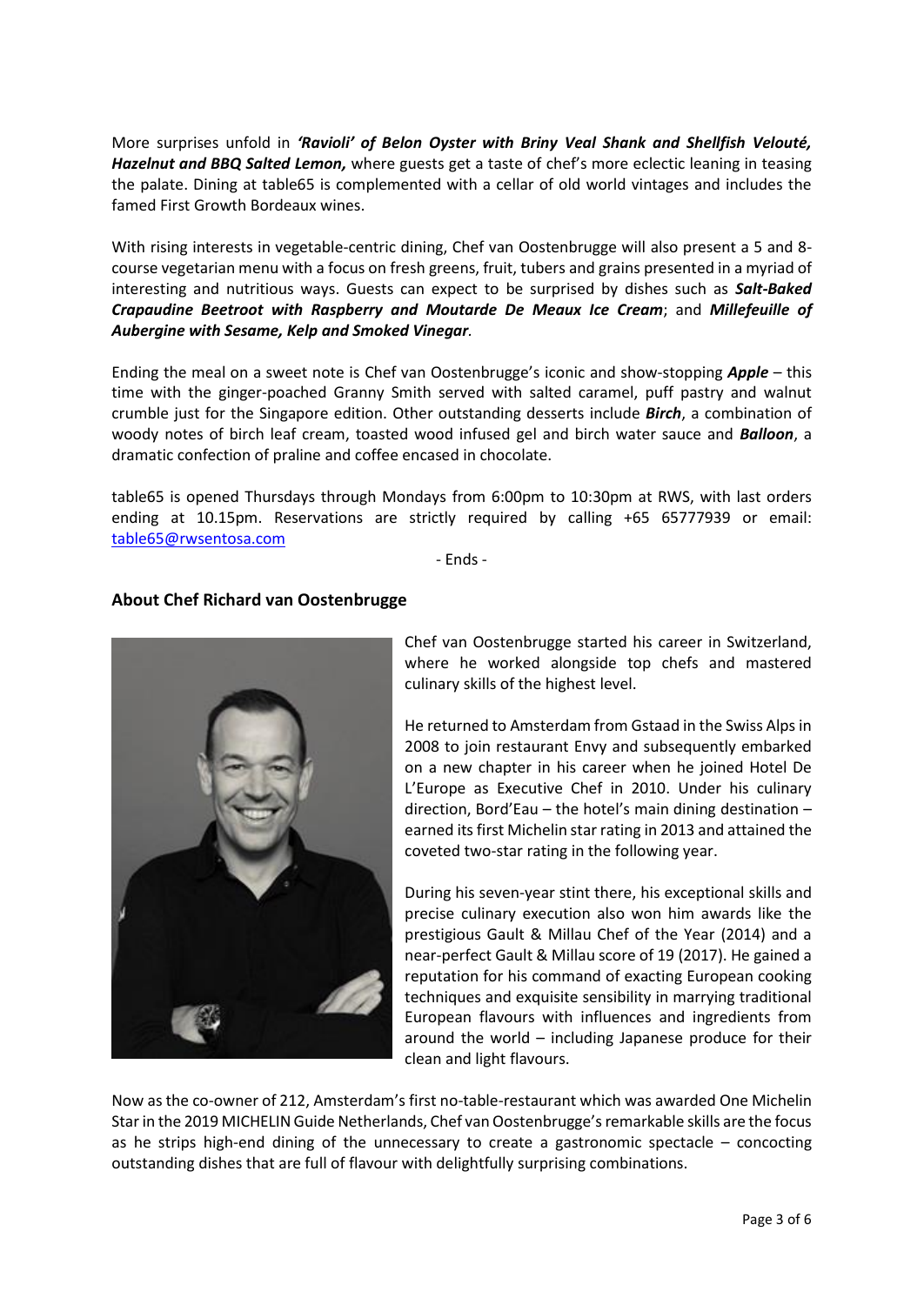#### **ABOUT RESORTS WORLD SENTOSA**

Resorts World Sentosa (RWS), Asia's premium lifestyle destination resort, is located on Singapore's resort island of Sentosa. Spanning 49 hectares, RWS is home to world-class attractions including Universal Studios Singapore, S.E.A. Aquarium, the Maritime Experiential Museum, Dolphin Island and Adventure Cove Waterpark. Complementing the adventure and adrenaline of its theme parks and attractions are six unique luxury hotels, the world-class Resorts World Convention Centre, a casino and the Asian flagship of a world-renowned destination spa. RWS offers award-winning dining experiences and exciting cuisine from around the world across its many renowned celebrity chef restaurants, establishing itself as a key player in Singapore's vibrant and diverse dining scene and a leading gourmet destination in Asia for epicureans. The integrated resort also offers world-class entertainment, from original resident productions to concerts and public shows such as Crane Dance and Lake of Dreams. RWS has been named "Best Integrated Resort" since 2011 for eight consecutive years at the TTG Travel Awards which recognises the best of Asia-Pacific's travel industry.

RWS is wholly owned by Genting Singapore, a company of the Genting Group. For more information, please visit [www.rwsentosa.com.](http://www.rwsentosa.com/)

1 / ResortsWorldatSentosa **@** @ @ rwsentosa @ rwsdiningartisans [www.rwsentosablog.com](http://www.rwsentosablog.com/)

#### **MEDIA CONTACTS**

**Resorts World Sentosa** Felicia Boey Tel: + 65 6577 9755 Email[: felicia.boey@rwsentosa.com](mailto:felicia.boey@rwsentosa.com) **Ogilvy Public Relations (for Resorts World Sentosa)** Joy Francisco Tel: +65 6213 7842 Email: [joy.francisco@ogilvy.com](mailto:joy.francisco@ogilvy.com)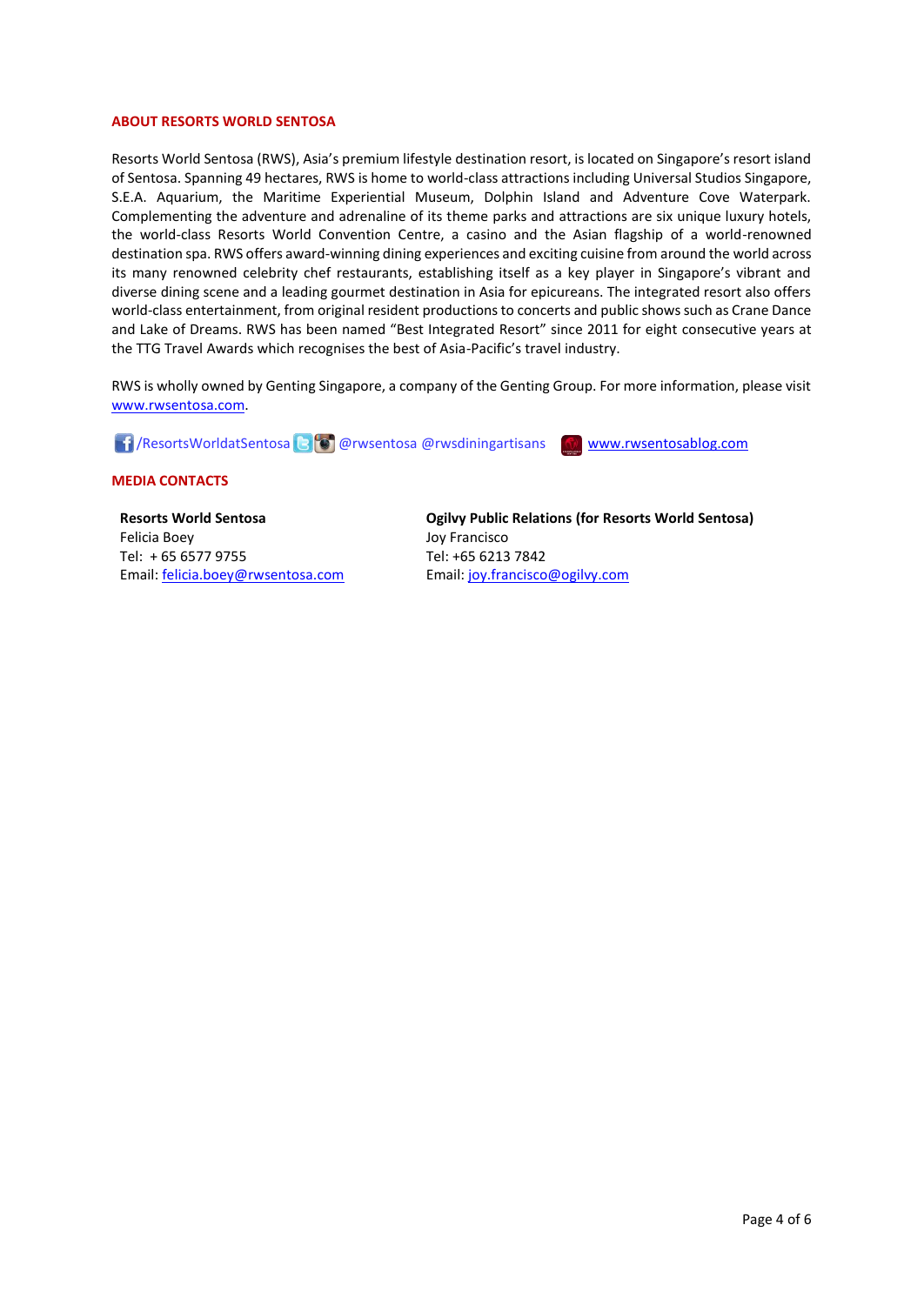#### **EDITORS' NOTES**

- 1. Please use the following photo captions for visuals.
- 2. High resolution photos can be downloaded from link: <https://app.box.com/v/table65>
- 3. All photos are to be attributed to: *Resorts World Sentosa*
- 4. Hashtag #comeforfood



Helmed by renowned Dutch chef Richard van Oostenbrugge, table65 – a fitting reference to Singapore's country code – pares away the traditional formalities of fine-dining and places focus on the core flavours of quality ingredients.



Guests can look forward to outstanding starters like *"Os À Moelle", Smoked Herring Bone, Veal Tartare with Bone Marrow, Cockles and Beluga Caviar.* 



With a rising interest in vegetable-centric dining, guests can expect to be surprised by dishes such as *Salt Baked Crapaudine Beetroot served with Raspberry and Moutarde de Meaux Ice Cream.*